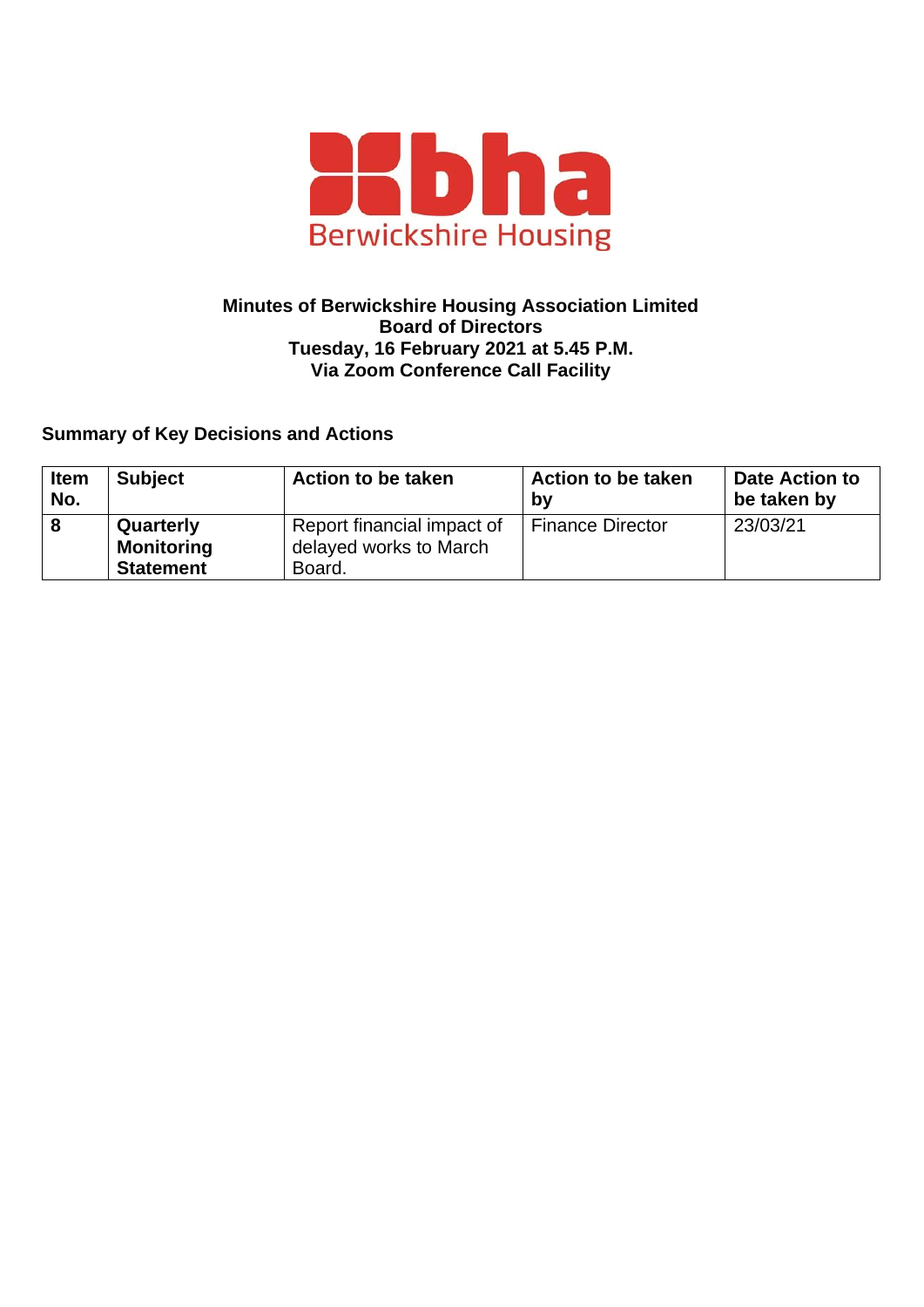| <b>Berwickshire Housing</b><br><b>Present:</b><br>Jim McDevitt - Chair<br>Viv Cockburn - Vice Chair<br>Graeme MacLeod - Vice Chair<br>Norrie MacPhail<br><b>Paul Matthews</b><br>Anne Rutherford<br><b>Stephen Scott</b><br>Hugh Carr<br>John Campbell<br>Lynn Gray |                                                   |                             | <b>Minutes of Berwickshire Housing Association Limited</b><br><b>Board of Directors</b><br>Tuesday, 16 February 2021, at 5.45 P.M.<br><b>Via Zoom Conference Call Facility</b><br>In Attendance:<br>Michelle Meldrum, Chief Executive<br>John Bain, Resources Director<br>Dan Blake, Operations Director<br>Angela Taylor, Property Director<br>Eleanor Rooke, Finance Director<br>Colin Turner, Minute Taker |               |                  |                                        |
|---------------------------------------------------------------------------------------------------------------------------------------------------------------------------------------------------------------------------------------------------------------------|---------------------------------------------------|-----------------------------|---------------------------------------------------------------------------------------------------------------------------------------------------------------------------------------------------------------------------------------------------------------------------------------------------------------------------------------------------------------------------------------------------------------|---------------|------------------|----------------------------------------|
| Item<br>No.                                                                                                                                                                                                                                                         | <b>Agenda Item</b>                                | <b>Minute</b>               |                                                                                                                                                                                                                                                                                                                                                                                                               | <b>Action</b> | <b>Action By</b> | <b>Action to be</b><br>completed<br>by |
| $\mathbf 1$                                                                                                                                                                                                                                                         | <b>Apologies</b>                                  | Holmes.                     | Apologies were received from Sam Hart and Scott                                                                                                                                                                                                                                                                                                                                                               |               |                  |                                        |
| $\overline{2}$                                                                                                                                                                                                                                                      | <b>Declarations of</b><br><b>Interest</b>         | interest in BHA Enterprise. | Norrie MacPhail and John Campbell declared their                                                                                                                                                                                                                                                                                                                                                              |               |                  |                                        |
| $\mathbf{3}$                                                                                                                                                                                                                                                        | <b>Minutes from</b><br><b>Previous Meeting</b>    | <b>Matters Arising:</b>     | Graeme MacLeod proposed, and Anne Rutherford<br>seconded that the minutes of the meeting of 19 January<br>2021 were approved as a true record of the meeting. The<br>Board unanimously approved the minutes of the meeting.                                                                                                                                                                                   |               |                  |                                        |
|                                                                                                                                                                                                                                                                     |                                                   | dealt with at this meeting. | It was reported that all actions from the previous meeting<br>had either been completed, were on track or would be                                                                                                                                                                                                                                                                                            |               |                  |                                        |
| 4                                                                                                                                                                                                                                                                   | <b>Update on Stock</b><br><b>Condition Survey</b> |                             | The Chief Executive introduced the report and highlighted<br>the difficulties in achieving this during the previous and                                                                                                                                                                                                                                                                                       |               |                  |                                        |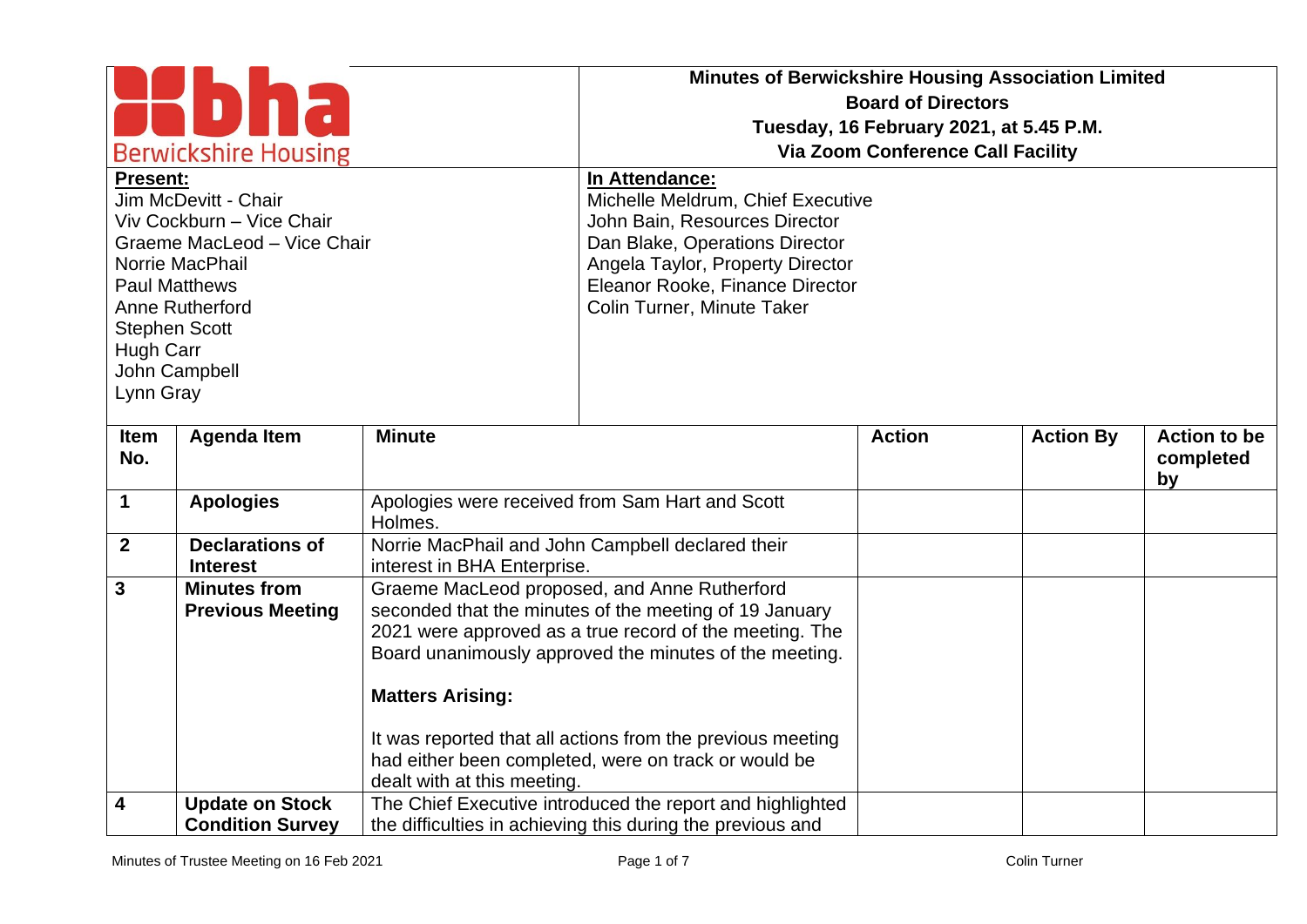|                |                                 | current periods of lockdown for which there is no                                                                   |  |  |
|----------------|---------------------------------|---------------------------------------------------------------------------------------------------------------------|--|--|
|                |                                 | indication of easing anytime soon.                                                                                  |  |  |
|                |                                 |                                                                                                                     |  |  |
|                |                                 | The programme has been re-phased to include external                                                                |  |  |
|                |                                 | surveys to all properties and circa 350 internal surveys (if                                                        |  |  |
|                |                                 | safe to do so) in Phase 1 during 2021/22; with updated                                                              |  |  |
|                |                                 | internal data from the 300 new build properties (since                                                              |  |  |
|                |                                 | transfer). The remaining internal surveys will be                                                                   |  |  |
|                |                                 | completed as part of Phase 2 during 2022/23 once Covid                                                              |  |  |
|                |                                 | access restrictions are lifted.                                                                                     |  |  |
|                |                                 |                                                                                                                     |  |  |
| 5              |                                 | The Board noted the report.                                                                                         |  |  |
|                | <b>Update on</b>                | The Chief Executive reported that the decision had been                                                             |  |  |
|                | <b>Contract Renewal</b>         | taken to delay the tender of these contracts, due to end                                                            |  |  |
|                | for Repairs and<br><b>Voids</b> | April 2021, to allow the property team more time to                                                                 |  |  |
|                |                                 | implement its new team structures and complete a review<br>of their processes to ensure the delivery of repairs and |  |  |
|                |                                 | maintenance improves our customer experience.                                                                       |  |  |
|                |                                 |                                                                                                                     |  |  |
|                |                                 | The Board was encouraged to hear that a number of                                                                   |  |  |
|                |                                 | BHA's existing contractors were keen to re-tender for the                                                           |  |  |
|                |                                 | contracts.                                                                                                          |  |  |
|                |                                 |                                                                                                                     |  |  |
|                |                                 | The new contracts were planned to be in place in                                                                    |  |  |
|                |                                 | <b>August 2021.</b>                                                                                                 |  |  |
| 6              | 2021/22 Subsidiary              | The Finance Director summarised the context on which                                                                |  |  |
|                | <b>Budgets</b>                  | the budgets were being proposed.                                                                                    |  |  |
|                |                                 |                                                                                                                     |  |  |
|                |                                 | The Board approved the subsidiary budgets for the                                                                   |  |  |
|                |                                 | vears 2021/22.                                                                                                      |  |  |
| $\overline{7}$ | Q3 review of                    | The Finance Director invited questions.                                                                             |  |  |
|                | business plan                   |                                                                                                                     |  |  |
|                |                                 | After clarification of the percentage complete and                                                                  |  |  |
|                |                                 | Red/Amber/Green status, the Board noted progress                                                                    |  |  |
|                |                                 | being made against the business plan.                                                                               |  |  |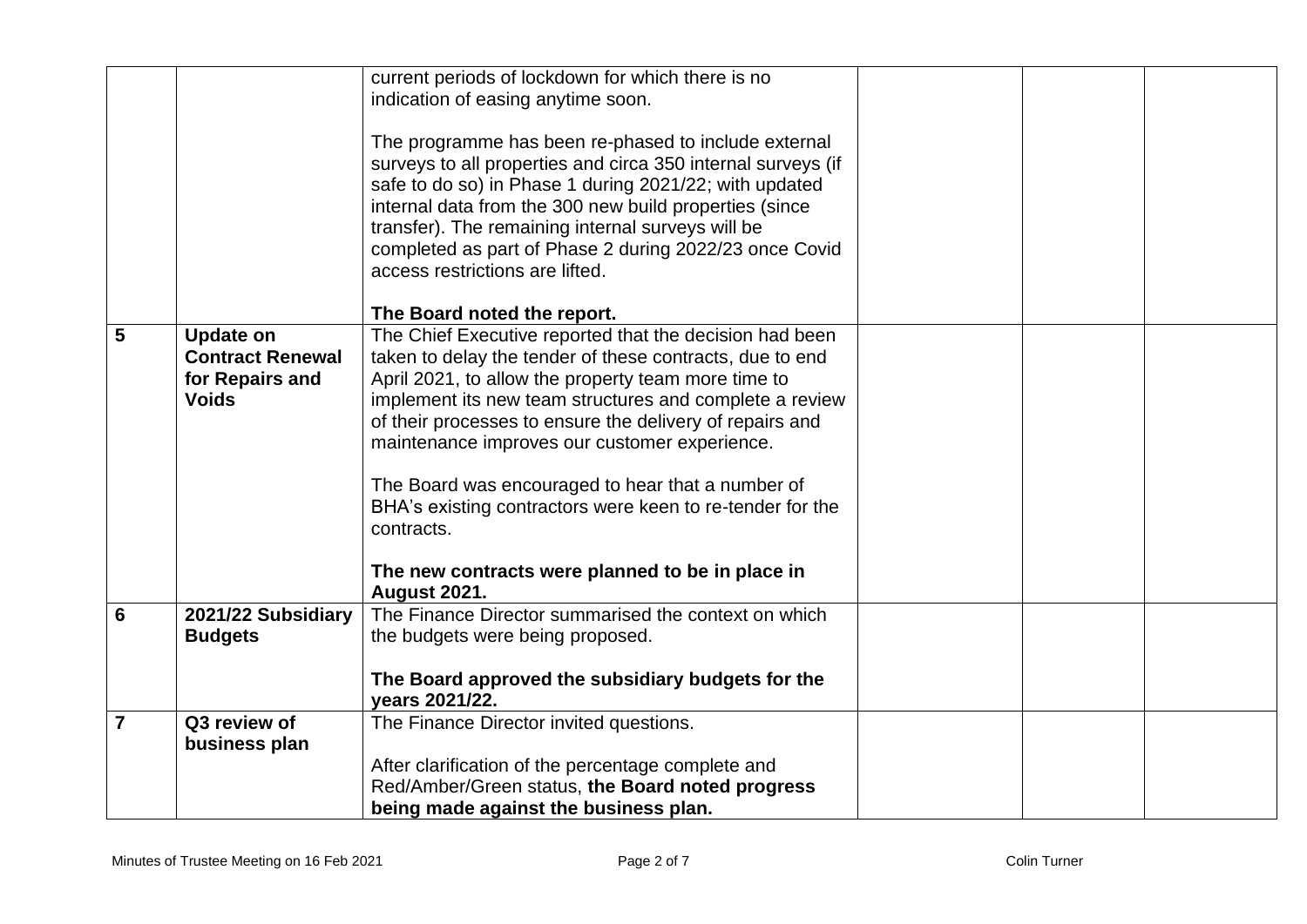| 8  | Quarterly<br><b>Monitoring</b><br><b>Statement</b> | The Finance Director clarified that this statement now<br>includes the effects of lockdown significantly improving<br>the forecast year end cash position.<br>The Property Director clarified that the carry forward of<br>budget into next financial year - 2021/22 - increasing the                                                                                                                                                                                                                                                                                                                                                                                                                                                                                                                                                                                                                      | Report financial<br>impact of delayed<br>works to March<br>Board. | Finance<br><b>Director</b> | 23/03/21 |
|----|----------------------------------------------------|------------------------------------------------------------------------------------------------------------------------------------------------------------------------------------------------------------------------------------------------------------------------------------------------------------------------------------------------------------------------------------------------------------------------------------------------------------------------------------------------------------------------------------------------------------------------------------------------------------------------------------------------------------------------------------------------------------------------------------------------------------------------------------------------------------------------------------------------------------------------------------------------------------|-------------------------------------------------------------------|----------------------------|----------|
|    |                                                    | amount of activity within the year, would have a<br>significant impact on staff resource requirements and<br>overall logistics for delivery, and this is being assessed.<br>The financial impact will be reported to the Board meeting<br>on 23rd March 2021.                                                                                                                                                                                                                                                                                                                                                                                                                                                                                                                                                                                                                                              |                                                                   |                            |          |
| 9  | <b>Quarter 3 write</b>                             | The Board noted the report.<br>The Board noted the write off amount of £2501.97                                                                                                                                                                                                                                                                                                                                                                                                                                                                                                                                                                                                                                                                                                                                                                                                                            |                                                                   |                            |          |
|    | <b>offs</b>                                        |                                                                                                                                                                                                                                                                                                                                                                                                                                                                                                                                                                                                                                                                                                                                                                                                                                                                                                            |                                                                   |                            |          |
| 10 | <b>Key Performance</b>                             | The Operations Director summarised their report and                                                                                                                                                                                                                                                                                                                                                                                                                                                                                                                                                                                                                                                                                                                                                                                                                                                        |                                                                   |                            |          |
|    | <b>Indicators</b>                                  | invited questions. The following points were discussed:                                                                                                                                                                                                                                                                                                                                                                                                                                                                                                                                                                                                                                                                                                                                                                                                                                                    |                                                                   |                            |          |
|    |                                                    | 1. Gross Rent Arrears - The timing of payment<br>schedules for housing benefit prior to the<br>Christmas break combined with no rent debit in the<br>last two weeks in December improved the figures.<br>Once adjusted, performance was still improving<br>and the team were congratulated on its efforts to<br>maintain the current level of rent collection in<br>testing times.<br>2. Void and re-let times - all long-term voids are<br>now let but the void loss and days void are carried<br>in this year and so makes the performance look<br>worse than it is. The 2021/22 performance should<br>be much closer to target in respect of re-let times.<br>3. Areas of dissatisfaction were being analysed and<br>efforts targeted to improve these.<br>4. Satisfaction with repairs - There are 2<br>measurements - the immediate, transactional<br>(ARC requirement) and the Knowledge Partnership |                                                                   |                            |          |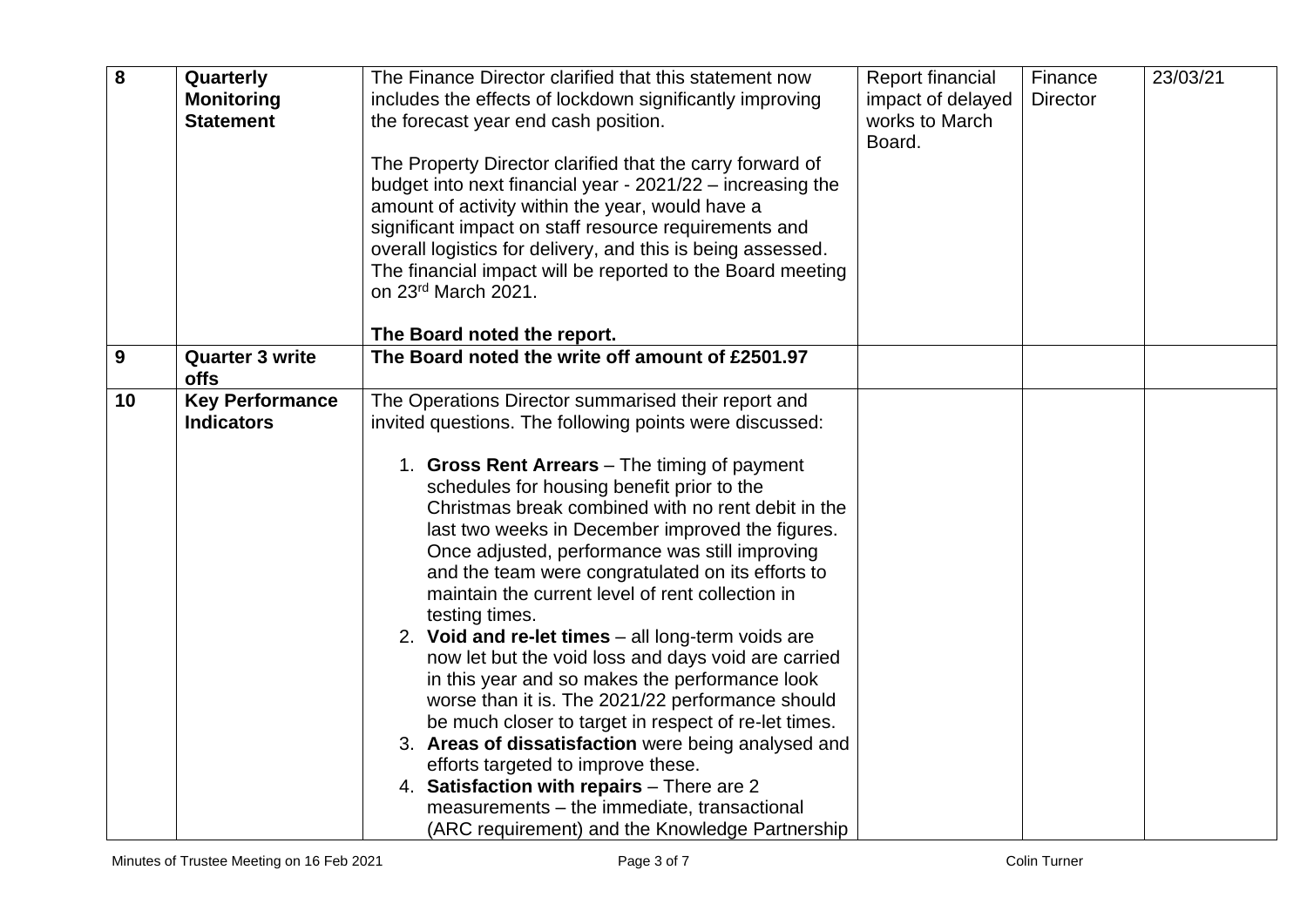|    |                          | monthly survey, which started in summer 2020,<br>hence different reporting figures over the year.<br>Management of neighbourhood - Lockdowns<br>5.<br>have had an impact as staff could not be as visible<br>as they were previously, but this was not possible<br>to quantify. A complete review of estate<br>management processes is under way with more<br>effort being focussed on working more closely with |  |  |
|----|--------------------------|------------------------------------------------------------------------------------------------------------------------------------------------------------------------------------------------------------------------------------------------------------------------------------------------------------------------------------------------------------------------------------------------------------------|--|--|
|    |                          | the local authority, contractors and the people                                                                                                                                                                                                                                                                                                                                                                  |  |  |
|    |                          | living in the neighbourhoods themselves.                                                                                                                                                                                                                                                                                                                                                                         |  |  |
|    |                          | The Board noted the report.                                                                                                                                                                                                                                                                                                                                                                                      |  |  |
| 11 | <b>Chief Executive's</b> | The Board received the Chief Executive's report and                                                                                                                                                                                                                                                                                                                                                              |  |  |
|    | <b>Report</b>            | noted in particular:                                                                                                                                                                                                                                                                                                                                                                                             |  |  |
|    |                          |                                                                                                                                                                                                                                                                                                                                                                                                                  |  |  |
|    |                          | 1. The receipt of further funding from the Lottery to                                                                                                                                                                                                                                                                                                                                                            |  |  |
|    |                          | maintain the BHA BeFriend service was welcomed.                                                                                                                                                                                                                                                                                                                                                                  |  |  |
|    |                          | 2. The leadership team's objectives were being                                                                                                                                                                                                                                                                                                                                                                   |  |  |
|    |                          | formed into SMART goals and the plan would be                                                                                                                                                                                                                                                                                                                                                                    |  |  |
|    |                          | shared with Board once completed, by the end                                                                                                                                                                                                                                                                                                                                                                     |  |  |
|    |                          | March.                                                                                                                                                                                                                                                                                                                                                                                                           |  |  |
|    |                          | 3. The Programme Board's function was reviewed                                                                                                                                                                                                                                                                                                                                                                   |  |  |
|    |                          | and the objectives for which it had previous                                                                                                                                                                                                                                                                                                                                                                     |  |  |
|    |                          | accountability would be absorbed into business                                                                                                                                                                                                                                                                                                                                                                   |  |  |
|    |                          | improvement and managed by the staff team.                                                                                                                                                                                                                                                                                                                                                                       |  |  |
|    |                          | The Board noted the report.                                                                                                                                                                                                                                                                                                                                                                                      |  |  |
| 12 | <b>Risk Report</b>       | The Chair invited questions on the survey that the Board                                                                                                                                                                                                                                                                                                                                                         |  |  |
|    |                          | had been asked to complete regards risk appetite as it                                                                                                                                                                                                                                                                                                                                                           |  |  |
|    |                          | was felt by some Trustees that the questions were                                                                                                                                                                                                                                                                                                                                                                |  |  |
|    |                          | ambiguous.                                                                                                                                                                                                                                                                                                                                                                                                       |  |  |
|    |                          |                                                                                                                                                                                                                                                                                                                                                                                                                  |  |  |
|    |                          | The context in which the survey was to be completed was                                                                                                                                                                                                                                                                                                                                                          |  |  |
|    |                          | discussed. It was broadly acknowledged that the risk                                                                                                                                                                                                                                                                                                                                                             |  |  |
|    |                          | appetite could undoubtedly differ for those members that                                                                                                                                                                                                                                                                                                                                                         |  |  |
|    |                          | sat on both BHA and BHA Enterprise Board.                                                                                                                                                                                                                                                                                                                                                                        |  |  |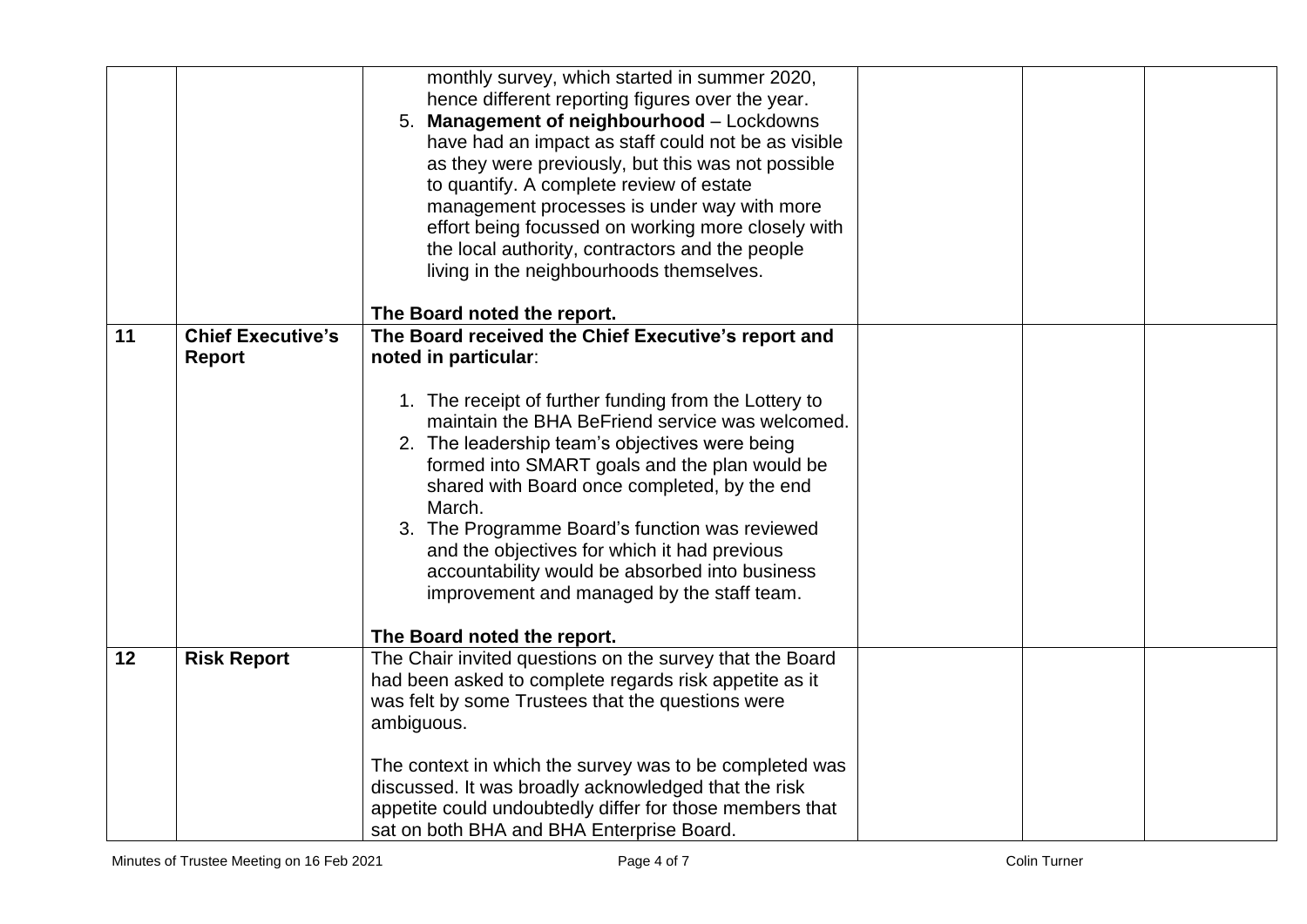|    |                                        | For the discussion taking place for the BHA Board it was<br>agreed that the risk appetite survey should be completed<br>from the perspective of Board members being BHA<br>Trustees, not subsidiary Directors. The BHA Enterprise<br>Board independent board members could take this from<br>the BHA Enterprise perspective alone.<br>The Chief Executive and the Resources Director<br>clarified that work was currently in progress with<br>our lawyers to refresh the documentation that<br>covers the relationship between BHA and BHA<br>Enterprise to ensure that the RSL Board are<br>meeting the requirements of the Scottish Housing<br>Regulator's "Group Structures and Constitutional<br>Partnerships" Statutory Guidance Document dated<br>February 2019. A paper on this will be presented<br>to the BHA Board at their March 2021 Board<br>meeting.<br>The Board noted the report. |  |  |
|----|----------------------------------------|---------------------------------------------------------------------------------------------------------------------------------------------------------------------------------------------------------------------------------------------------------------------------------------------------------------------------------------------------------------------------------------------------------------------------------------------------------------------------------------------------------------------------------------------------------------------------------------------------------------------------------------------------------------------------------------------------------------------------------------------------------------------------------------------------------------------------------------------------------------------------------------------------|--|--|
| 13 | <b>Governance</b>                      | The Resources Director introduced their report and                                                                                                                                                                                                                                                                                                                                                                                                                                                                                                                                                                                                                                                                                                                                                                                                                                                |  |  |
|    | <b>Report</b>                          | invited questions.                                                                                                                                                                                                                                                                                                                                                                                                                                                                                                                                                                                                                                                                                                                                                                                                                                                                                |  |  |
|    |                                        | The Board noted the report.                                                                                                                                                                                                                                                                                                                                                                                                                                                                                                                                                                                                                                                                                                                                                                                                                                                                       |  |  |
| 14 | <b>Subsidiary Board</b><br>minutes     | The Board noted the minutes of the following                                                                                                                                                                                                                                                                                                                                                                                                                                                                                                                                                                                                                                                                                                                                                                                                                                                      |  |  |
|    |                                        | subsidiary and partnership Board meetings:                                                                                                                                                                                                                                                                                                                                                                                                                                                                                                                                                                                                                                                                                                                                                                                                                                                        |  |  |
|    |                                        | 1. BHA Enterprise - 28 <sup>th</sup> January 2021                                                                                                                                                                                                                                                                                                                                                                                                                                                                                                                                                                                                                                                                                                                                                                                                                                                 |  |  |
|    |                                        | 2. Berwickshire Community Renewables Windfarm<br>Partnership Board - 28 <sup>th</sup> January 2021                                                                                                                                                                                                                                                                                                                                                                                                                                                                                                                                                                                                                                                                                                                                                                                                |  |  |
| 15 | <b>BHA Committee</b><br><b>Minutes</b> | The Board homologated the decisions made by the<br>Audit and Finance Committee on 26th January 2021.                                                                                                                                                                                                                                                                                                                                                                                                                                                                                                                                                                                                                                                                                                                                                                                              |  |  |